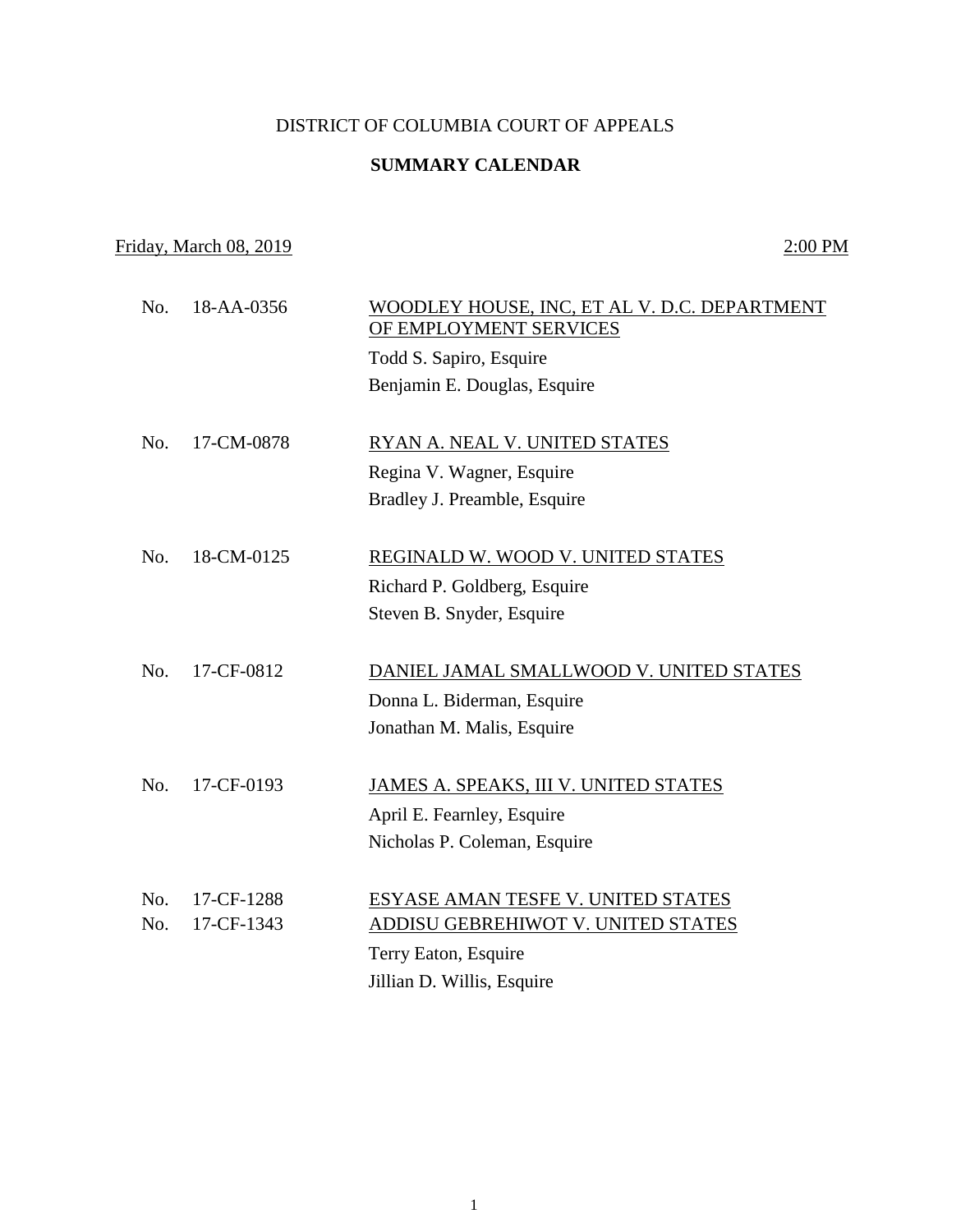| Wednesday, March 20, 2019 |            | $2:00$ PM                                                                                                                        |  |
|---------------------------|------------|----------------------------------------------------------------------------------------------------------------------------------|--|
| No.                       | 17-AA-1145 | JEREMY D. FLANIGAN V. KPMG LLP<br>Jeremy D. Flanigan, Pro Se                                                                     |  |
|                           |            | John E. Reid, Esquire                                                                                                            |  |
| No.                       | 18-CV-0531 | <b>GURNEY S. SMALL V. BULMAN, DUNIE, BURKE &amp;</b><br>FELD CHTD.<br>Gurney S. Small, Pro Se                                    |  |
| No.                       | 18-CV-0202 | FATMATA KANU HOLDINGS, LLC V. FEDERAL<br>NATIONAL MORTGAGE ASSOCIATION<br>John J. Callahan, Esquire                              |  |
| No.                       | 18-PR-0130 | IN RE: ESTATE OF OTHELLO WAYNE POULARD;<br>BARBARA BURGE, APPELLANT.<br>Johnny M. Riddick, Esquire<br>Jamison B. Taylor, Esquire |  |
| No.                       | 18-AA-0217 | LORENZ A. WHEATLEY V. D.C. ZONING COMMISSION<br>Lorenz A. Wheatley, Pro Se<br>David A Lewis, Esquire                             |  |
| No.                       | 17-CM-1333 | MOHAMMAD M. MARIE V. UNITED STATES<br>Denise D. Green, Esquire<br>Edward G. Burley, Esquire                                      |  |

| No. 17-CO-1235 | JERON DEANGELO REID V. UNITED STATES |
|----------------|--------------------------------------|
|                | Thomas D. Engle, Esquire             |
|                | Sitara Witanachchi, Esquire          |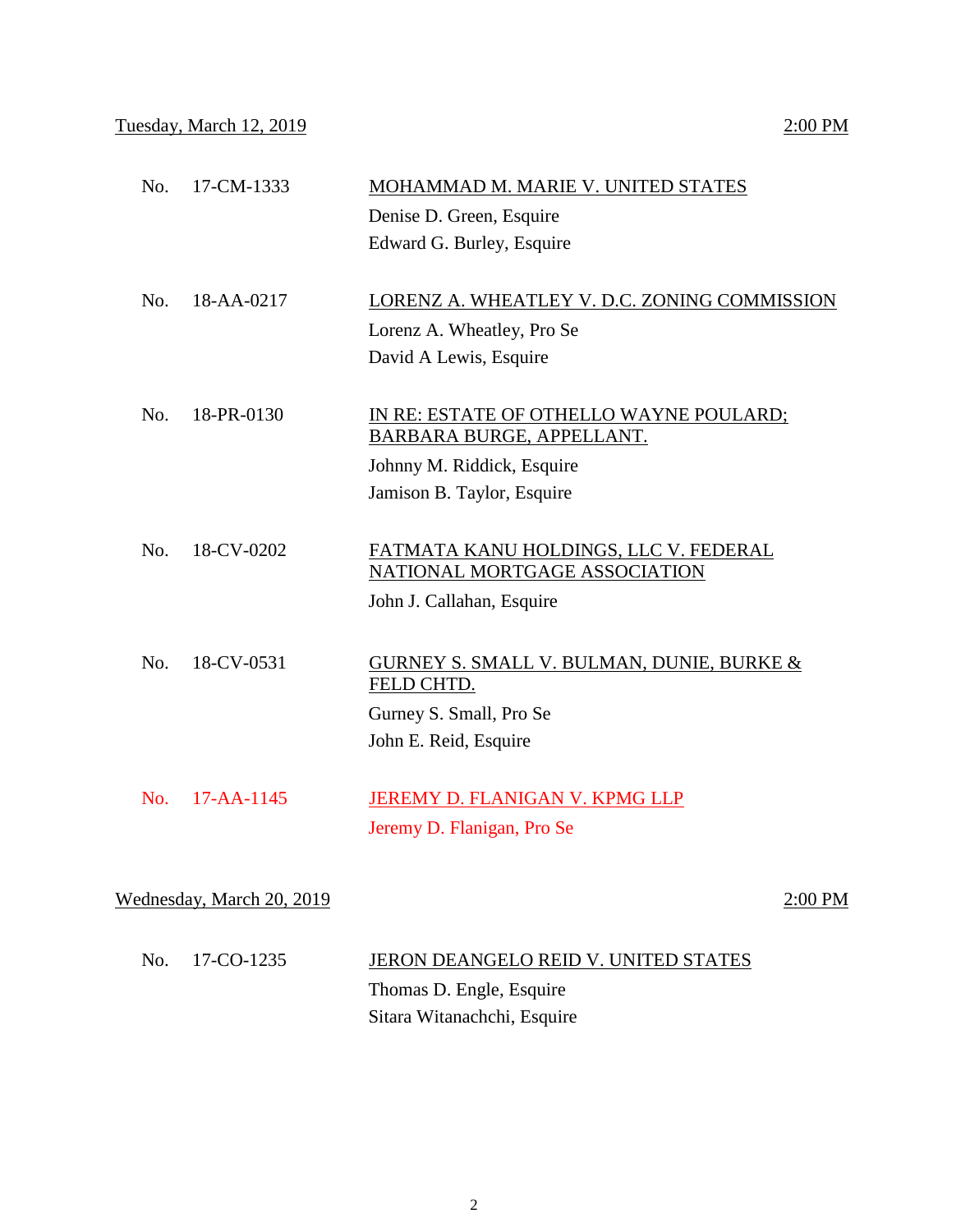| No. | 18-CO-0264             | LAWRENCE L. GIBSON V. UNITED STATES                          |         |
|-----|------------------------|--------------------------------------------------------------|---------|
|     |                        | Lawrence L. Gibson, Pro Se                                   |         |
|     |                        | Kristina L. Ament, Esquire                                   |         |
| No. | 18-CM-0001             | CYNTHIA M. HAYES V. UNITED STATES                            |         |
|     |                        | William Charles Claiborne, III, Esquire                      |         |
|     |                        | Patricia A. Heffernan, Esquire                               |         |
| No. | 17-CM-1293             | <b>JALIL RAHMAN V. UNITED STATES</b>                         |         |
|     |                        | Nicholas Elton, Esquire                                      |         |
|     |                        | David P. Saybolt, Esquire                                    |         |
| No. | 18-CM-0434             | DIANE WILSON V. UNITED STATES                                |         |
|     |                        | Jeffrey L. Light, Esquire                                    |         |
|     |                        | Jillian D. Willis, Esquire                                   |         |
| No. | 18-CO-0326             | ANTHONY N. BRAWNER V. UNITED STATES                          |         |
|     |                        | Anthony N. Brawner, Pro Se                                   |         |
|     |                        | Katherine M. Kelly, Esquire                                  |         |
|     | Friday, March 22, 2019 |                                                              | 2:00 PM |
| No. | 17-CO-0510             | BRUCE SMITH V. UNITED STATES                                 |         |
|     |                        | Michael Bruckheim, Esquire                                   |         |
|     |                        | Anwar L. Graves, Esquire                                     |         |
| No. | 18-CM-0079             | EBONY YOUNG V. UNITED STATES                                 |         |
|     |                        | Robin M. Earnest, Esquire                                    |         |
|     |                        | Anwar L. Graves, Esquire                                     |         |
| No. | 17-PR-1177             | IN RE: PEARL ROBINSON; BRUCE E. GARDNER,<br><b>APPELLANT</b> |         |
|     |                        | Bruce E. Gardner, Pro Se                                     |         |
|     |                        | Michael Holland, Pro Se                                      |         |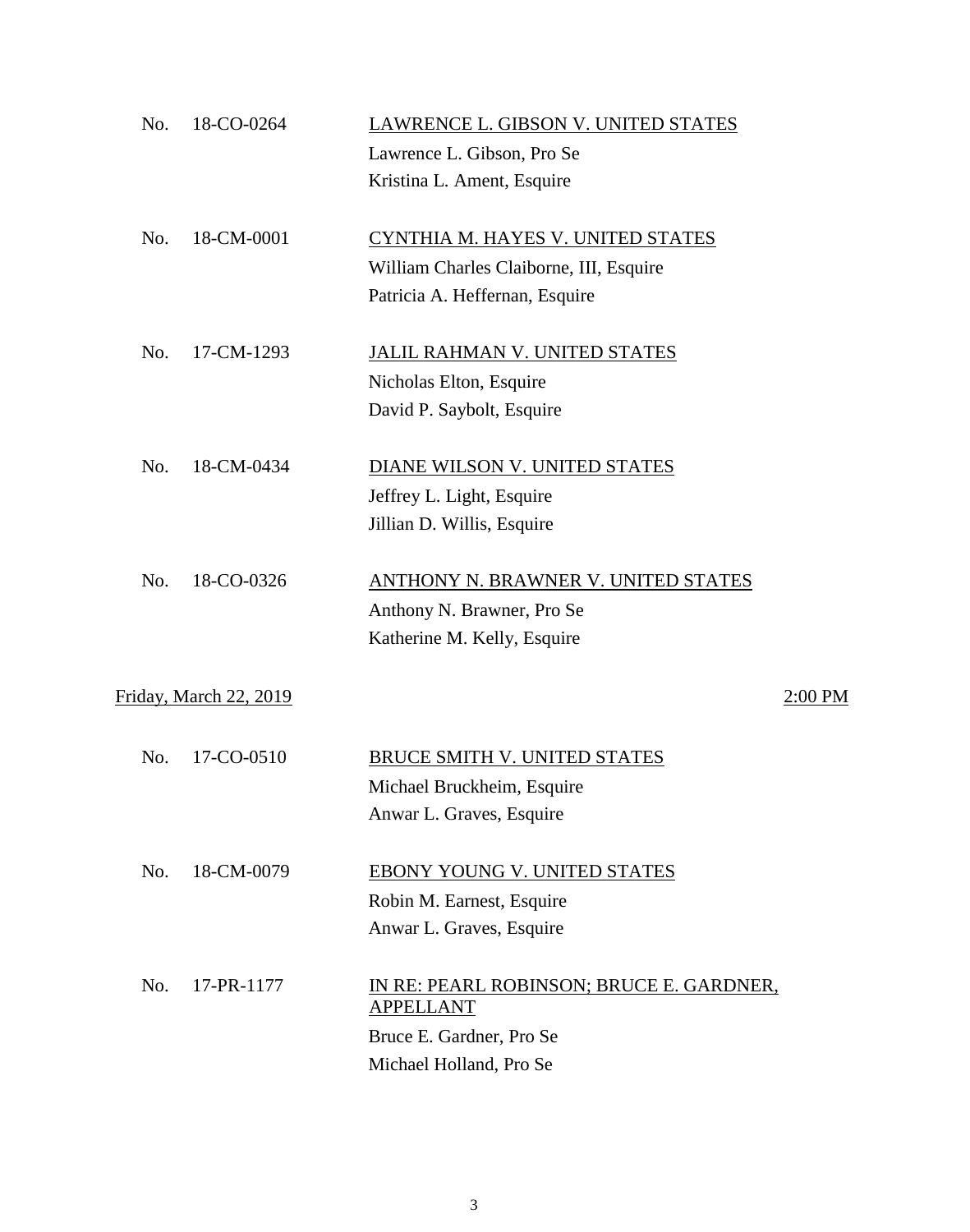| No.        | 18-CV-0419               | CHRISTOPHER EARL PEEK V. SCI FUND II, LLC, ET AL<br>Christopher E. Peek, Pro Se<br>Robert C. Gill, II, Esquire                      |           |
|------------|--------------------------|-------------------------------------------------------------------------------------------------------------------------------------|-----------|
| No.        | 18-AA-0478               | LYNETTE WEST V. D.C. DEPARTMENT OF<br><b>EMPLOYMENT SERVICES</b><br>Krista N. DeSmyter, Esquire<br>Mark H. Dho, Esquire             |           |
| No.        | 18-CV-0496               | JOHN WILSON V. VICTOR U. USOH<br>John S. Lopatto, III, Esquire<br>Kristen L. Dorsey, Esquire                                        |           |
|            | Tuesday, March 26, 2019  |                                                                                                                                     | $2:00$ PM |
| No.        | 17-CV-1326               | DARLENE CORTEZ V. LOUWA ALFAISAL<br>Darlene Cortez, Pro Se                                                                          |           |
| No.        | 18-AA-0033               | SODEXO, ET AL V. D.C. DEPARTMENT OF<br><b>EMPLOYMENT SERVICES</b><br>Julie D. Murray, Esquire<br>Matthew J. Peffer, Esquire         |           |
| No.<br>No. | 17-CF-0365<br>18-CO-0035 | DAMONTAYE COURTNEY V. UNITED STATES<br>DAMONTAYE COURTNEY V. UNITED STATES<br>Nancy E. Allen, Esquire<br>Michael J. Romano, Esquire |           |
| No.        | 17-CM-0960               | ALANDA JACKSON V. UNITED STATES<br>Jesse Winograd, Esquire<br>Sitara Witanachchi, Esquire                                           |           |
| No.        | 17-CM-1425               | RASHAWN WILLIAMS V. UNITED STATES<br>Fletcher P. Thompson, Esquire<br>Katherine M. Kelly, Esquire                                   |           |